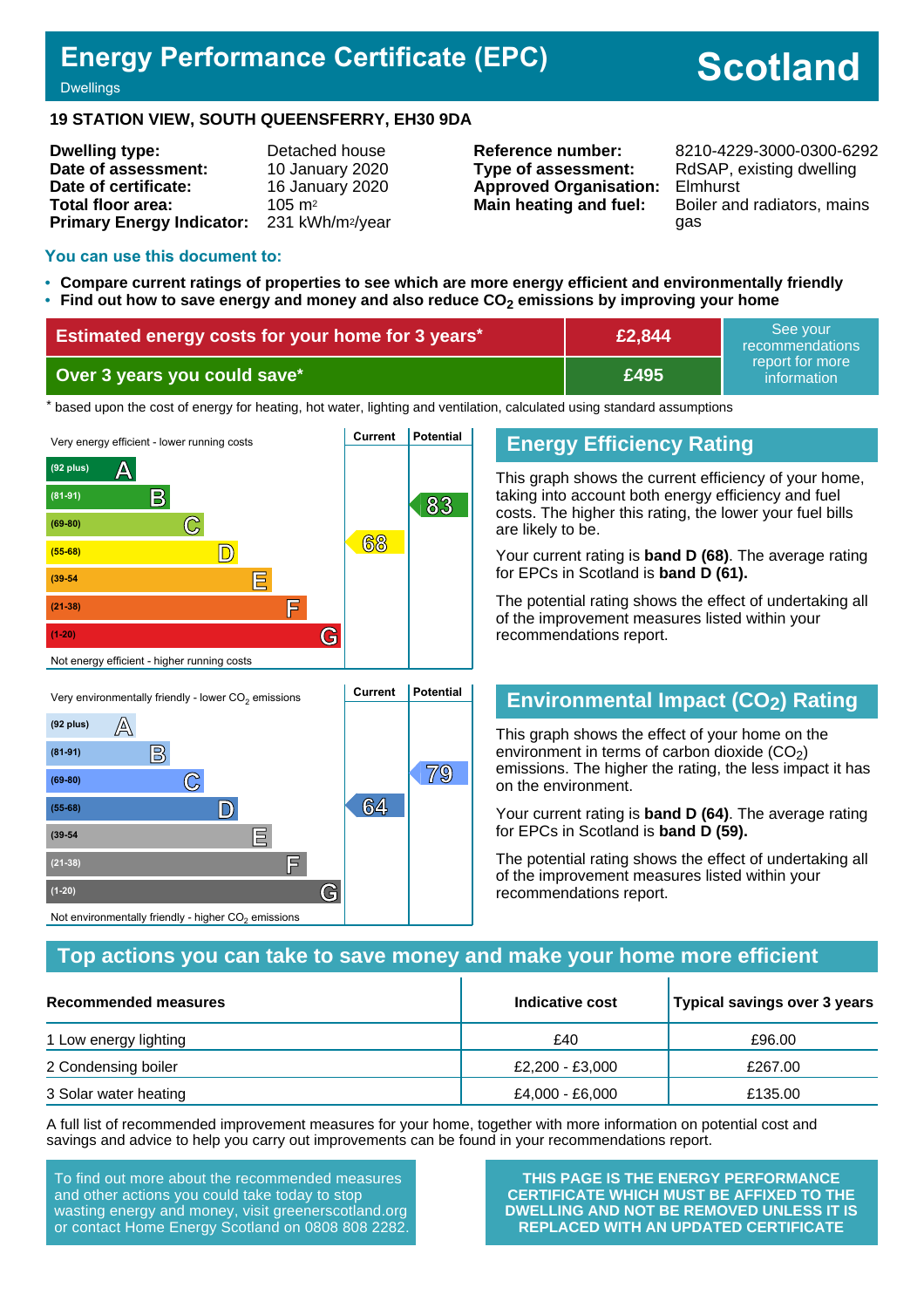## **Summary of the energy performance related features of this home**

This table sets out the results of the survey which lists the current energy-related features of this home. Each element is assessed by the national calculation methodology; 1 star = very poor (least efficient), 2 stars = poor, 3 stars = average, 4 stars = good and 5 stars = very good (most efficient). The assessment does not take into consideration the condition of an element and how well it is working. 'Assumed' means that the insulation could not be inspected and an assumption has been made in the methodology, based on age and type of construction.

| <b>Element</b>        | <b>Description</b>                          | <b>Energy Efficiency</b> | Environmental |
|-----------------------|---------------------------------------------|--------------------------|---------------|
| Walls                 | Cavity wall, filled cavity                  | ★★★★☆                    | ★★★★☆         |
| Roof                  | Pitched, 200 mm loft insulation             | ★★★★☆                    | ★★★★☆         |
| Floor                 | Suspended, insulated (assumed)              |                          |               |
| <b>Windows</b>        | Fully double glazed                         | ★★★☆☆                    | ★★★☆☆         |
| Main heating          | Boiler and radiators, mains gas             | ★★★★☆                    | ★★★★☆         |
| Main heating controls | Programmer, room thermostat and TRVs        | ★★★★☆                    | ★★★★☆         |
| Secondary heating     | None                                        |                          |               |
| Hot water             | From main system                            | ★★★★☆                    | ★★★★☆         |
| Lighting              | Low energy lighting in 56% of fixed outlets | ★★★★☆                    | ★★★★☆         |

## **The energy efficiency rating of your home**

Your Energy Efficiency Rating is calculated using the standard UK methodology, RdSAP. This calculates energy used for heating, hot water, lighting and ventilation and then applies fuel costs to that energy use to give an overall rating for your home. The rating is given on a scale of 1 to 100. Other than the cost of fuel for electrical appliances and for cooking, a building with a rating of 100 would cost almost nothing to run.

As we all use our homes in different ways, the energy rating is calculated using standard occupancy assumptions which may be different from the way you use it. The rating also uses national weather information to allow comparison between buildings in different parts of Scotland. However, to make information more relevant to your home, local weather data is used to calculate your energy use,  $CO<sub>2</sub>$  emissions, running costs and the savings possible from making improvements.

## **The impact of your home on the environment**

One of the biggest contributors to global warming is carbon dioxide. The energy we use for heating, lighting and power in our homes produces over a quarter of the UK's carbon dioxide emissions. Different fuels produce different amounts of carbon dioxide for every kilowatt hour (kWh) of energy used. The Environmental Impact Rating of your home is calculated by applying these 'carbon factors' for the fuels you use to your overall energy use.

The calculated emissions for your home are 41 kg  $CO<sub>2</sub>/m<sup>2</sup>/yr$ .

The average Scottish household produces about 6 tonnes of carbon dioxide every year. Based on this assessment, heating and lighting this home currently produces approximately 4.3 tonnes of carbon dioxide every year. Adopting recommendations in this report can reduce emissions and protect the environment. If you were to install all of these recommendations this could reduce emissions by 1.7 tonnes per year. You could reduce emissions even more by switching to renewable energy sources.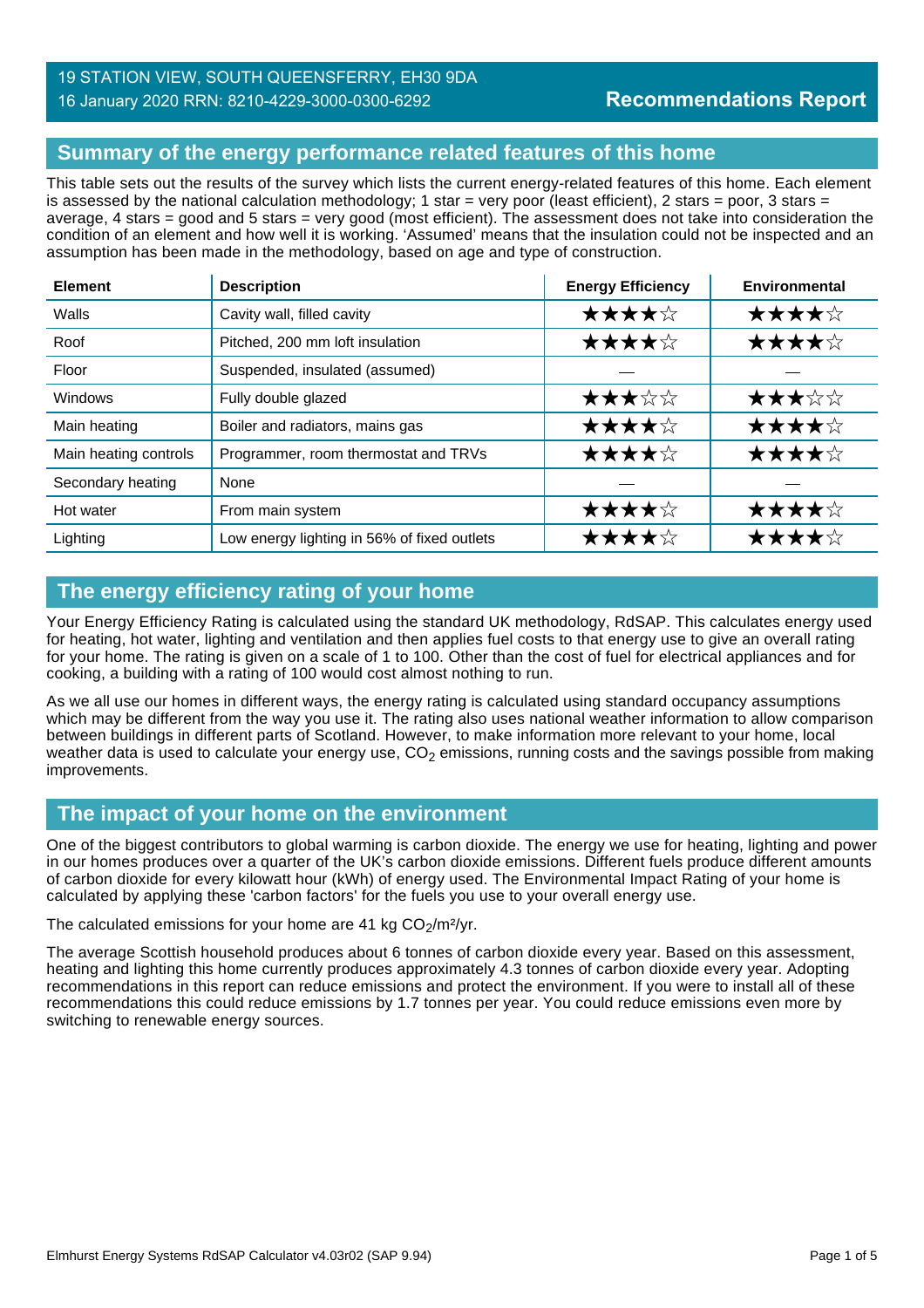## **Estimated energy costs for this home**

| <b>EDITION ONLY YOU AS TOT GIRD HOME</b> |                             |                               |                                 |  |
|------------------------------------------|-----------------------------|-------------------------------|---------------------------------|--|
|                                          | <b>Current energy costs</b> | <b>Potential energy costs</b> | <b>Potential future savings</b> |  |
| <b>Heating</b>                           | £2,028 over 3 years         | £1,872 over 3 years           |                                 |  |
| <b>Hot water</b>                         | £462 over 3 years           | £231 over 3 years             | <b>You could</b>                |  |
| Lighting                                 | £354 over 3 years           | £246 over 3 years             | save £495                       |  |
|                                          | Totals $\mathsf{E2,844}$    | £2,349                        | over 3 years                    |  |

These figures show how much the average household would spend in this property for heating, lighting and hot water. This excludes energy use for running appliances such as TVs, computers and cookers, and the benefits of any electricity generated by this home (for example, from photovoltaic panels). The potential savings in energy costs show the effect of undertaking all of the recommended measures listed below.

## **Recommendations for improvement**

The measures below will improve the energy and environmental performance of this dwelling. The performance ratings after improvements listed below are cumulative; that is, they assume the improvements have been installed in the order that they appear in the table. Further information about the recommended measures and other simple actions to take today to save money is available from the Home Energy Scotland hotline which can be contacted on 0808 808 2282. Before carrying out work, make sure that the appropriate permissions are obtained, where necessary. This may include permission from a landlord (if you are a tenant) or the need to get a Building Warrant for certain types of work.

| <b>Recommended measures</b> |                                              |                        | <b>Typical saving</b> | <b>Rating after improvement</b> |                      |
|-----------------------------|----------------------------------------------|------------------------|-----------------------|---------------------------------|----------------------|
|                             |                                              | <b>Indicative cost</b> | per year              | <b>Energy</b>                   | <b>Environment</b>   |
| 1                           | Low energy lighting for all fixed outlets    | £40                    | £32                   | C 69                            | 65                   |
| $\overline{2}$              | Replace boiler with new condensing<br>boiler | £2,200 - £3,000        | £89                   | C <sub>72</sub>                 | C69                  |
| 3                           | Solar water heating                          | £4,000 - £6,000        | £45                   | C 74                            | C71                  |
| 4                           | Solar photovoltaic panels, 2.5 kWp           | £3,500 - £5,500        | £308                  | <b>B</b> 83                     | 79<br>$\mathbb{C}^-$ |

#### **Alternative measures**

There are alternative improvement measures which you could also consider for your home. It would be advisable to seek further advice and illustration of the benefits and costs of such measures.

• Micro CHP

## **Choosing the right improvement package**

For free and impartial advice on choosing suitable measures for your property, contact the Home Energy Scotland hotline on 0808 808 2282 or go to www.greenerscotland.org.

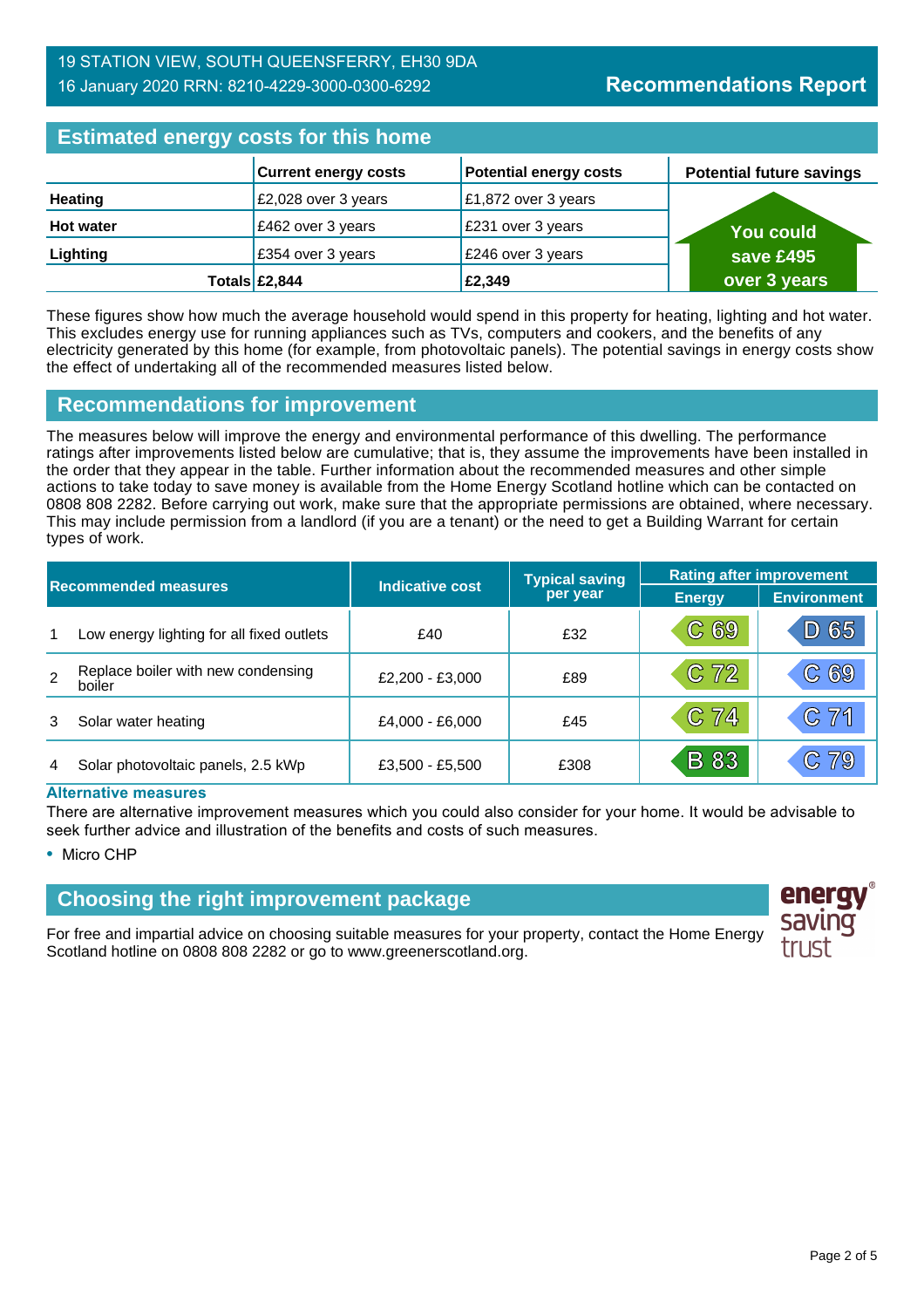## **About the recommended measures to improve your home's performance rating**

This section offers additional information and advice on the recommended improvement measures for your home

#### **1 Low energy lighting**

Replacement of traditional light bulbs with energy saving bulbs will reduce lighting costs over the lifetime of the bulb, and they last many times longer than ordinary light bulbs. Low energy lamps and fittings are now commonplace and readily available. Information on energy efficiency lighting can be found from a wide range of organisations, including the Energy Saving Trust (http://www.energysavingtrust.org.uk/home-energyefficiency/lighting).

#### **2 Condensing boiler**

A condensing boiler is capable of much higher efficiencies than other types of boiler, meaning it will burn less fuel to heat this property. This improvement is most appropriate when the existing central heating boiler needs repair or replacement, however there may be exceptional circumstances making this impractical. Condensing boilers need a drain for the condensate which limits their location; remember this when considering remodelling the room containing the existing boiler even if the latter is to be retained for the time being (for example a kitchen makeover). Building regulations generally apply to this work and a building warrant may be required, so it is best to check with your local authority building standards department and seek advice from a qualified heating engineer.

#### **3 Solar water heating**

A solar water heating panel, usually fixed to the roof, uses the sun to pre-heat the hot water supply. This can significantly reduce the demand on the heating system to provide hot water and hence save fuel and money. Planning permission might be required, building regulations generally apply to this work and a building warrant may be required, so it is best to check these with your local authority. You could be eligible for Renewable Heat Incentive payments which could appreciably increase the savings beyond those shown on your EPC, provided that both the product and the installer are certified by the Microgeneration Certification Scheme (or equivalent). Details of local MCS installers are available at www.microgenerationcertification.org.

#### **4 Solar photovoltaic (PV) panels**

A solar PV system is one which converts light directly into electricity via panels placed on the roof with no waste and no emissions. This electricity is used throughout the home in the same way as the electricity purchased from an energy supplier. Planning permission might be required, building regulations generally apply to this work and a building warrant may be required, so it is best to check with your local authority. The assessment does not include the effect of any Feed-in Tariff which could appreciably increase the savings that are shown on this EPC for solar photovoltaic panels, provided that both the product and the installer are certified by the Microgeneration Certification Scheme (or equivalent). Details of local MCS installers are available at www.microgenerationcertification.org.

#### **Low and zero carbon energy sources**

Low and zero carbon (LZC) energy sources are sources of energy that release either very little or no carbon dioxide into the atmosphere when they are used. Installing these sources may help reduce energy bills as well as cutting carbon.

**LZC energy sources present:** There are none provided for this home

#### **Your home's heat demand**

You could receive Renewable Heat Incentive (RHI) payments and help reduce carbon emissions by replacing your existing heating system with one that generates renewable heat and, where appropriate, having your loft insulated and cavity walls filled. The estimated energy required for space and water heating will form the basis of the payments. For more information go to www.energysavingtrust.org.uk/scotland/rhi.

| <b>Heat demand</b>           | <b>Existing dwelling</b> | Impact of Joft<br>insulation | Impact of cavity<br>wall insulation | Impact of solid wall<br>insulation |
|------------------------------|--------------------------|------------------------------|-------------------------------------|------------------------------------|
| Space heating (kWh per year) | 11.112                   | N/A                          | N/A                                 | N/A                                |
| Water heating (kWh per year) | 2.918                    |                              |                                     |                                    |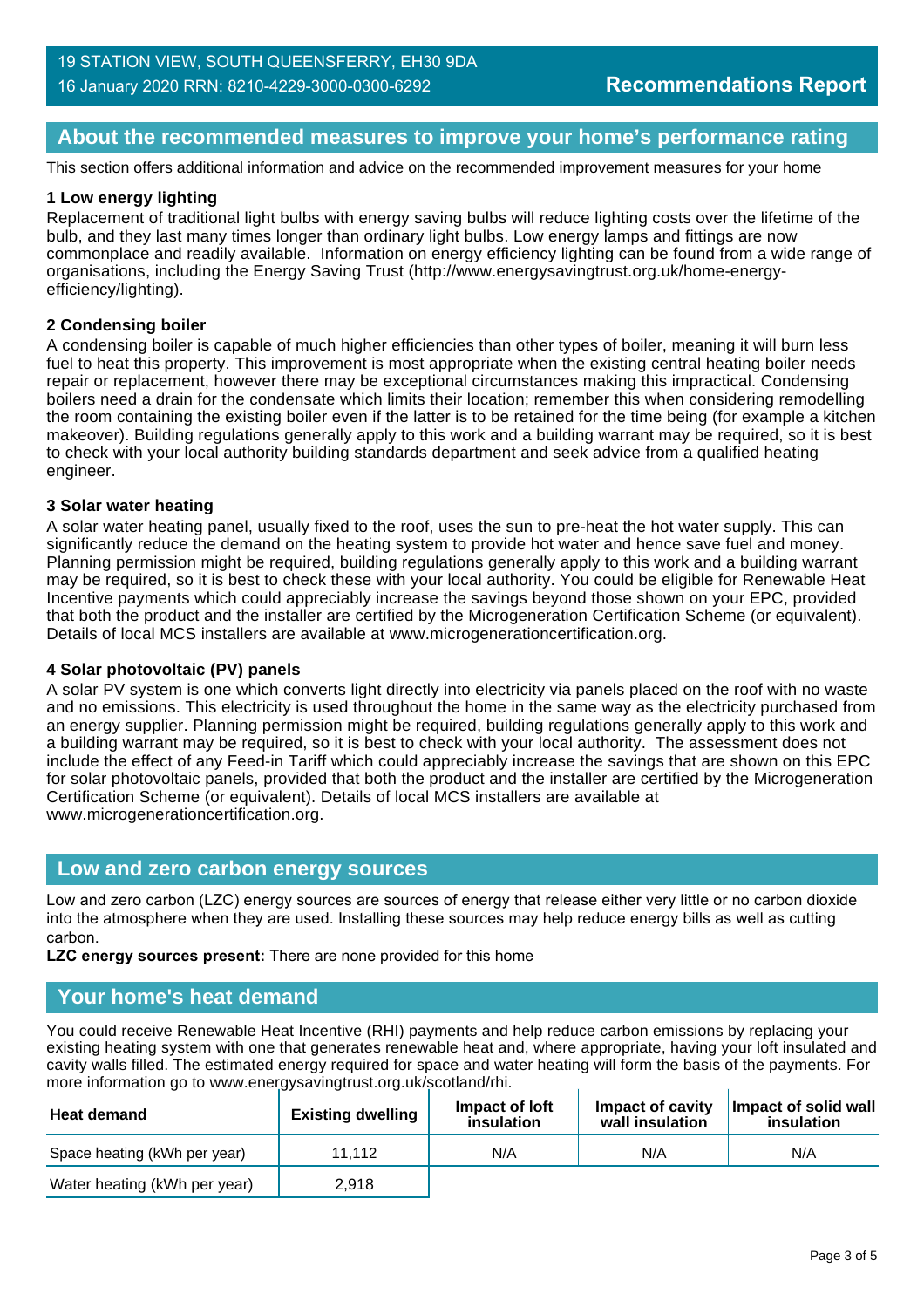## **About this document**

This Recommendations Report and the accompanying Energy Performance Certificate are valid for a maximum of ten years. These documents cease to be valid where superseded by a more recent assessment of the same building carried out by a member of an Approved Organisation.

The Energy Performance Certificate and this Recommendations Report for this building were produced following an energy assessment undertaken by an assessor accredited by Elmhurst (www.elmhurstenergy.co.uk), an Approved Organisation Appointed by Scottish Ministers. The certificate has been produced under the Energy Performance of Buildings (Scotland) Regulations 2008 from data lodged to the Scottish EPC register. You can verify the validity of this document by visiting www.scottishepcregister.org.uk and entering the report reference number (RRN) printed at the top of this page.

| Assessor's name:            | Mr. Alan Mackie               |
|-----------------------------|-------------------------------|
| Assessor membership number: | EES/006513                    |
| Company name/trading name:  | <b>EPC Energy Solutions</b>   |
| Address:                    | 21/1 Marchmont Road           |
|                             | Mid Lothian                   |
|                             | Edinburgh                     |
|                             | EH9 1HY                       |
| Phone number:               | 01316480748                   |
| Email address:              | info@epcenergysolutions.co.uk |
| Related party disclosure:   | No related party              |
|                             |                               |

If you have any concerns regarding the content of this report or the service provided by your assessor you should in the first instance raise these matters with your assessor and with the Approved Organisation to which they belong. All Approved Organisations are required to publish their complaints and disciplinary procedures and details can be found online at the web address given above.

#### **Use of this energy performance information**

Once lodged by your EPC assessor, this Energy Performance Certificate and Recommendations Report are available to view online at www.scottishepcregister.org.uk, with the facility to search for any single record by entering the property address. This gives everyone access to any current, valid EPC except where a property has a Green Deal Plan, in which case the report reference number (RRN) must first be provided. The energy performance data in these documents, together with other building information gathered during the assessment is held on the Scottish EPC Register and is available to authorised recipients, including organisations delivering energy efficiency and carbon reduction initiatives on behalf of the Scottish and UK governments. A range of data from all assessments undertaken in Scotland is also published periodically by the Scottish Government. Further information on these matters and on Energy Performance Certificates in general, can be found at www.gov.scot/epc.